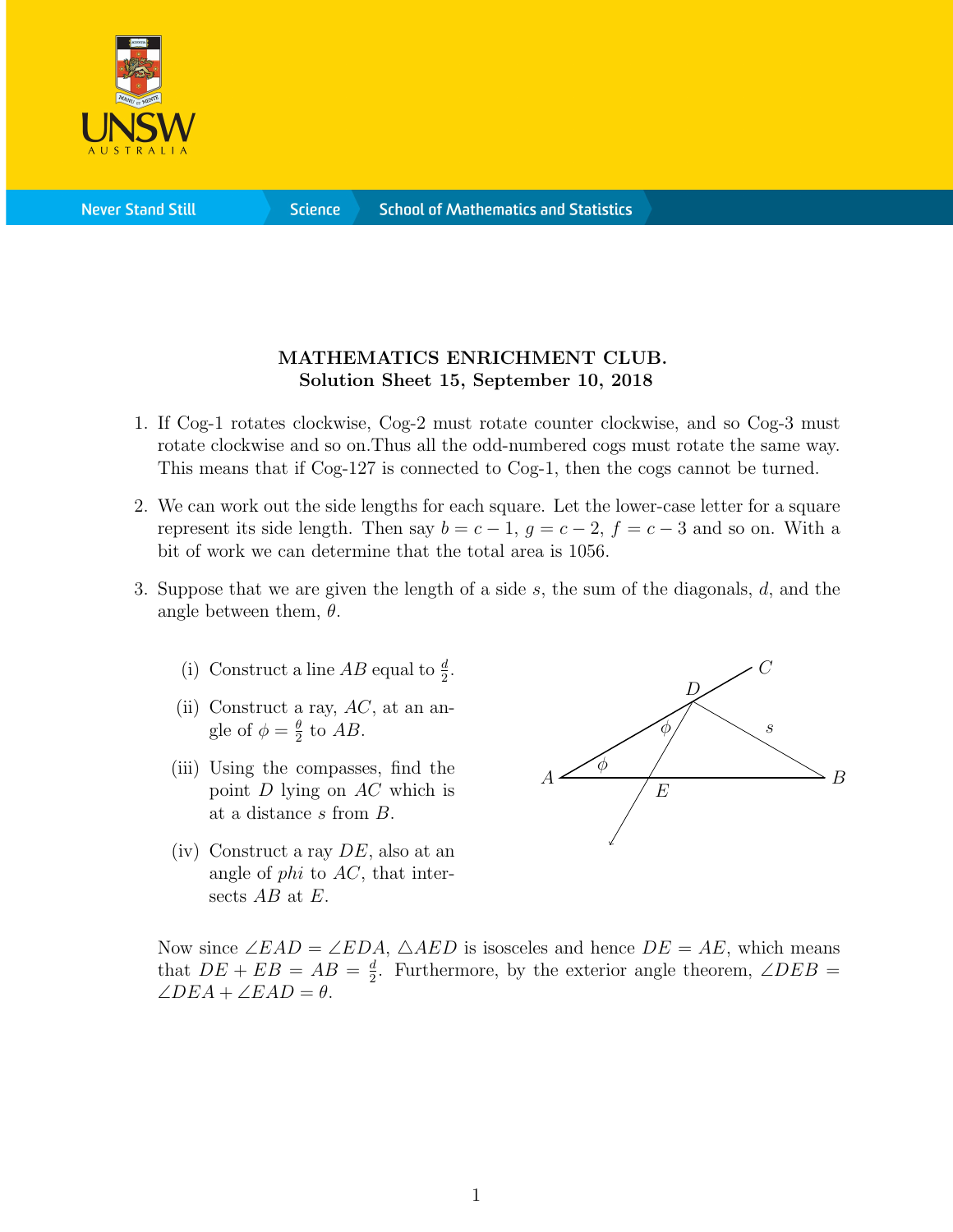- $(v)$  Extend  $DE$  and  $BE$ .
- (vi) Using the compasses, find point F on DE such that  $EF = DE$ , and point G on BE such that  $EG = BE$ .



Then  $DF$  and  $BG$  bisect each other and hence  $DBFG$  is a parallelogram. Moreover,  $DF + BG = d$ , the angle between DF and GB is  $\theta$ , and the length of the side DB is s. Thus DBFG has the required properties.

- 4. If a number is written in its prime factorisation  $n = p_1^{m_1} p_2^{m_2} \dots p_k^{m_k}$ , then for it to be powerful each of the  $m_i \geq 2$  and for it to be a perfect power all  $m_i = c$ , a constant. Thus for *n* to be powerful but not a perfect power all the  $m_i$  must be greater than 2, but not all the same. The smallest then, would be  $2^3 \times 3^2 = 72$ .
- 5. Let O be the centre of  $\mathcal{M}$ , and let D be the midpoint of BC.



(a) Then  $\angle BOC = 2A$ , as the angle at the centre is twice the angle at the circumference. Furthermore,  $\angle ODB = 90^{\circ}$ , as the perpendicular bisector of a chord passes through the centre. Thus  $\triangle BDO$  is a right angled triangle with  $\angle BOD = A$ ,  $OB = r$  and  $DB = \frac{a}{2}$  $\frac{a}{2}$ . Consequently,

$$
\sin A = \frac{DB}{OB} \\
= \frac{a/2}{r}
$$

This can be rearranged as  $2r =$ a sin A .

(b) We could repeat the previous argument replacing  $A$  with  $B$  and  $a$  with  $b$  to show that  $2r =$ b  $\sin B$ . Similarly, it can be shown that  $2r =$ c  $\sin C$ . Thus

$$
\frac{a}{\sin A} = \frac{b}{\sin B} = \frac{c}{\sin C}.
$$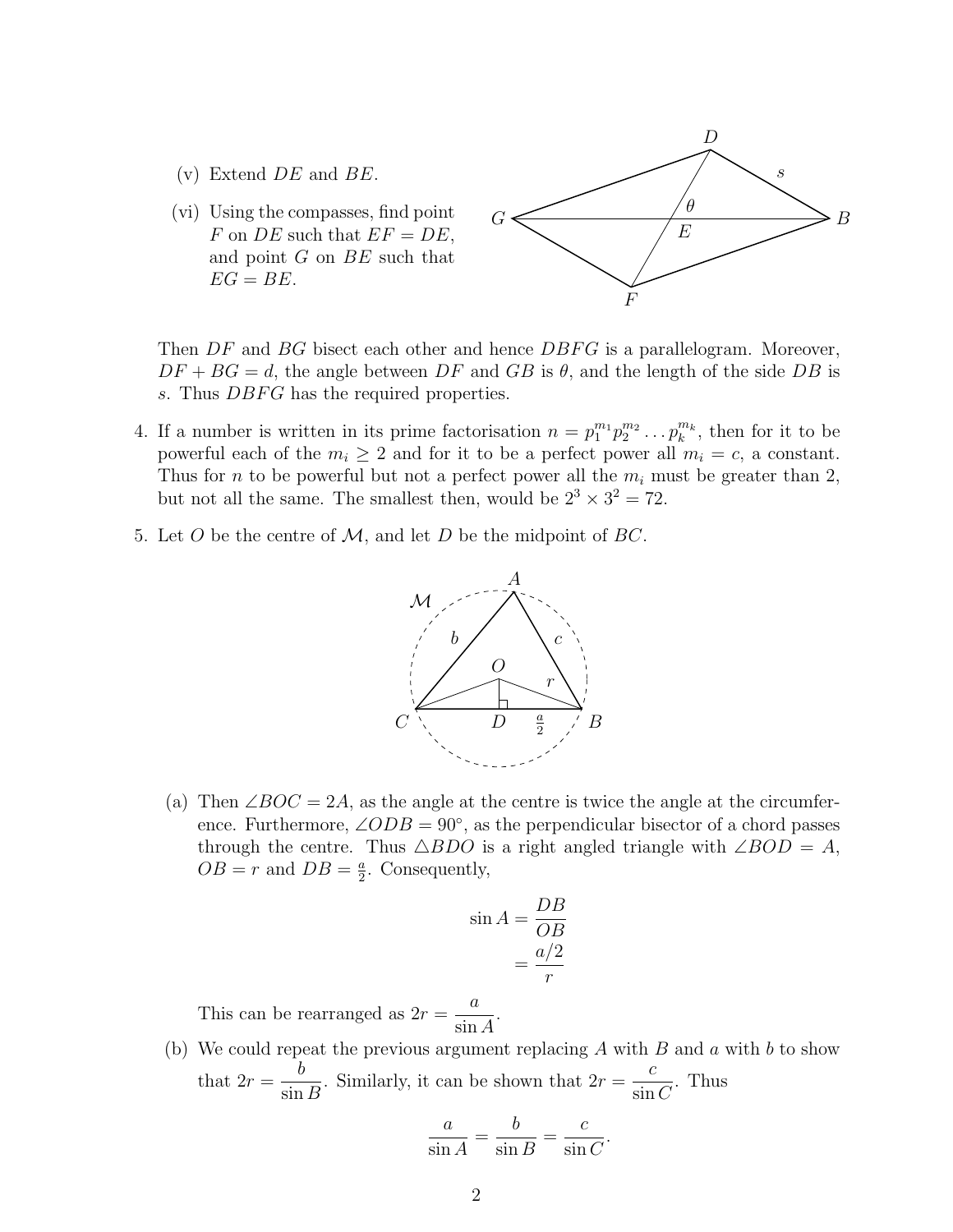## Senior Questions

1. (a) Consider the following triangle, which has its vertices labelled A, B, C in a clockwise fashion from the top. We will consider this as the initial position of the triangle.



Then there are three rotations (measured in the counter-clockwise direction), which I will designate  $R_{60}$ ,  $R_{120}$  and  $R_{360}$ .



And there are three reflections in the three axes of symmetry of the triangle (flips). I have designated these as  $F_{90}$ ,  $F_{210}$ , and  $F_{330}$ , depending on which axis of symmetry is used for the flip.



You can also think of these six operations as the six possible permutations of the letters A, B and C.

(b) Consider the following:  $R_{60}$  followed by  $F_{210}$  is the same as  $F_{330}$ .



But  $F_{210}$  followed by  $R_{60}$  followed by is the same as  $F_{90}$ .